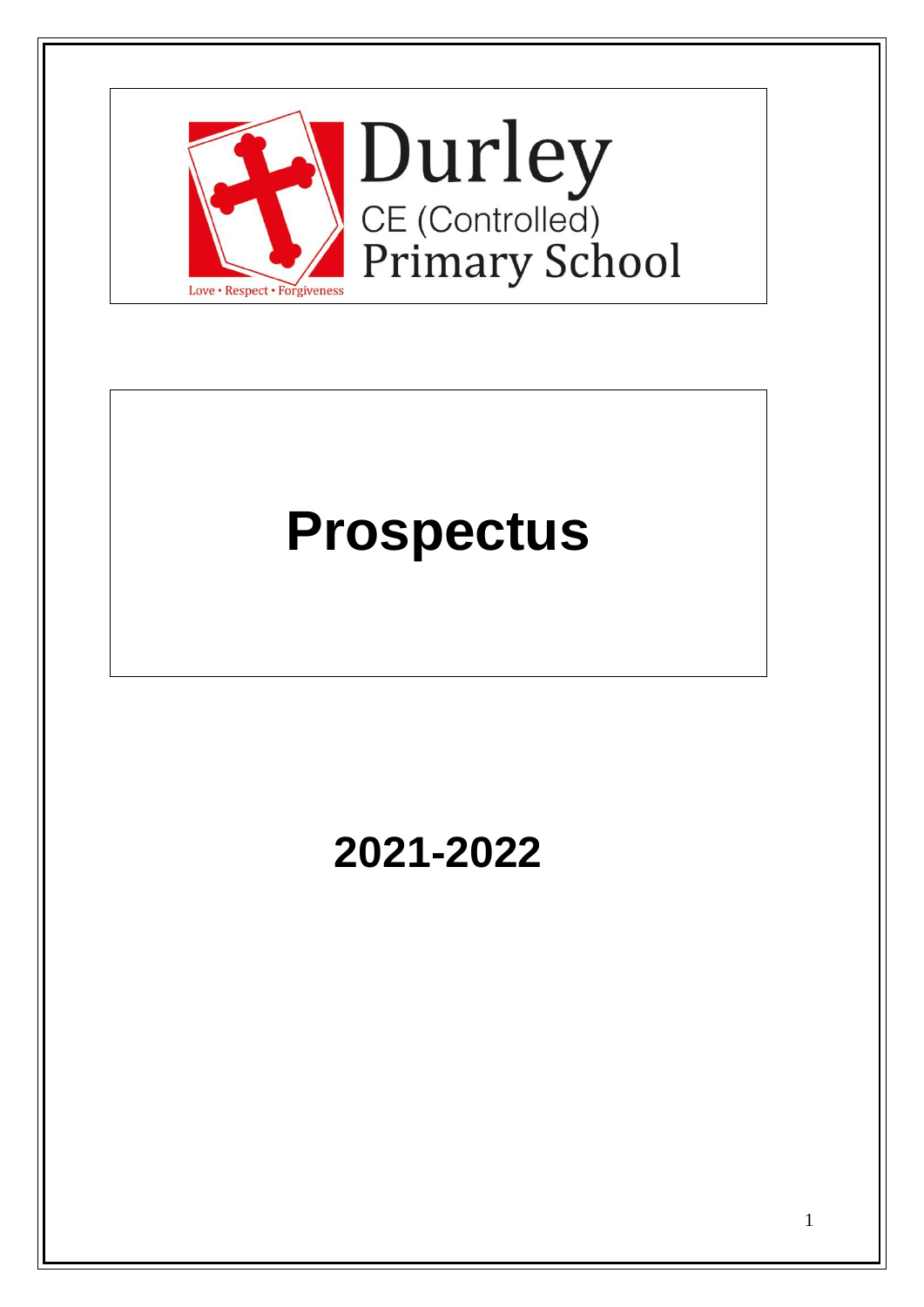# **Durley CE (Controlled) Primary School**

### **PROSPECTUS**

### **Index**

#### **Page**

- **3. School Aims and Christian Foundation**
- **2. School Organisation**
- **3. General Information**
- **4. School Staff and Governors**
- **5. Additional Information**
- **6. Policies**
- **7-10. Curriculum**
- **10. Safeguarding Statement**
- **11. Home / School Links**
- **12-13. Pupil Welfare**
- **14. School Uniform**
- **15. School Meals and Car Parking**
- **16. Financial Support**
- **17. Pre-School Links and Transfer to Secondary School**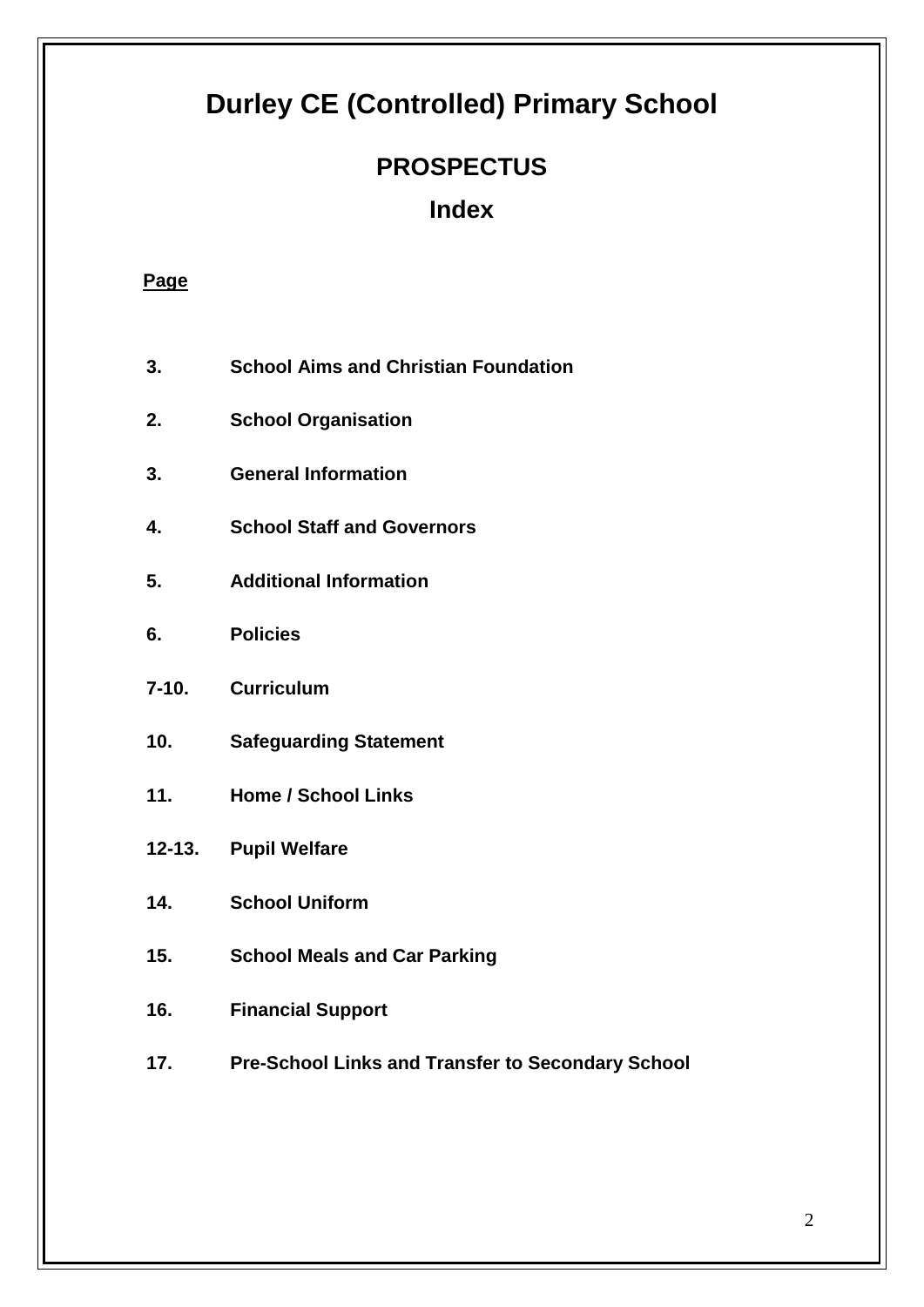**At Durley CE (Controlled) Primary School we are committed to providing a high quality education for each individual child within a challenging, stimulating and caring environment.**

**Based on Christian beliefs, children are encouraged to develop an awareness of themselves, their community** 

**and the wider world.**



To live out our core values as a church school, we want everyone within our school community to show **love** through tolerance and understanding of people's differences; **forgiveness** of other people's mistakes; and **respect** in being able to treat other people as we would wish to be treated ourselves.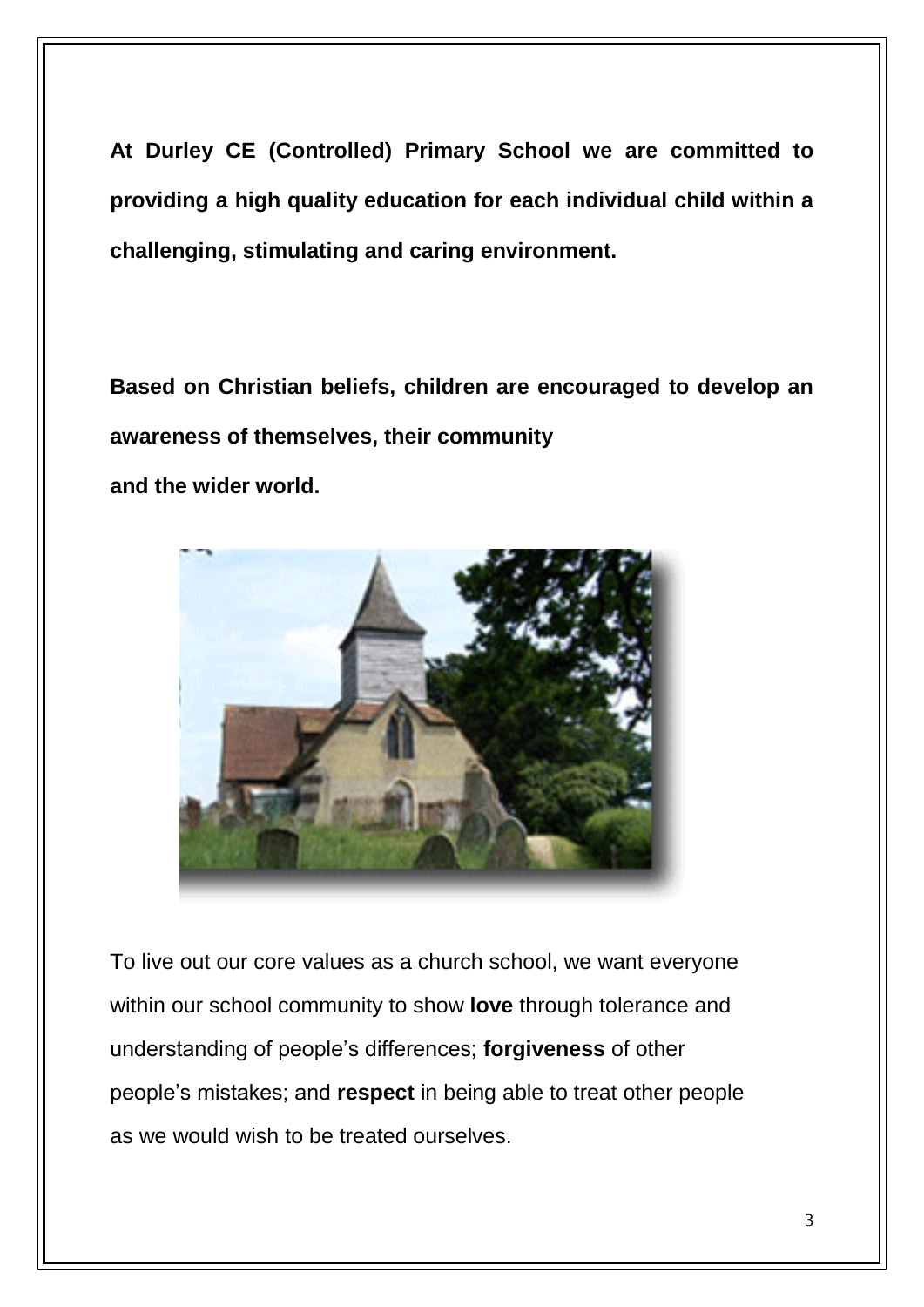### **SCHOOL ORGANISATION**



The school is a Church of England Controlled primary school for pupils aged 4-11 and has approximately 120 children on roll. The school was built in 1872, and with modern extension including ICT suite, library, music room and hall now accommodates four classes. 75% of the pupils on roll live within the Durley catchment area; pupils also come from the surrounding villages of Horton Heath, Hedge End, Fair Oak and Bishops Waltham. Children enter the school in the school year in which the child has his/her fifth birthday. Most of our pupils transfer to the Wyvern College at the end of the school year in which they are eleven.

As a church school, the pupils have a daily collective worship, attend the Holy Cross Church once each term and are encouraged to 'develop an awareness of themselves, their community and the wider world'.

The formation of classes and the number of children allocated to each class depends upon the number of children in any year group and the policy of the school regarding class sizes. The published admission number (PAN) for Durley Primary School is 16. It is our intention that Key Stage 1 classes should have approximately 24 pupils in each class and Key Stage 2 classes should have no more than 32 pupils. It is not always possible to adhere to this policy as children enter and leave the school on an irregular basis, but every effort is made to do so. There are 2 infant classes and 2 junior classes. All children are taught in mixed age and ability classes.

# **GENERAL INFORMATION**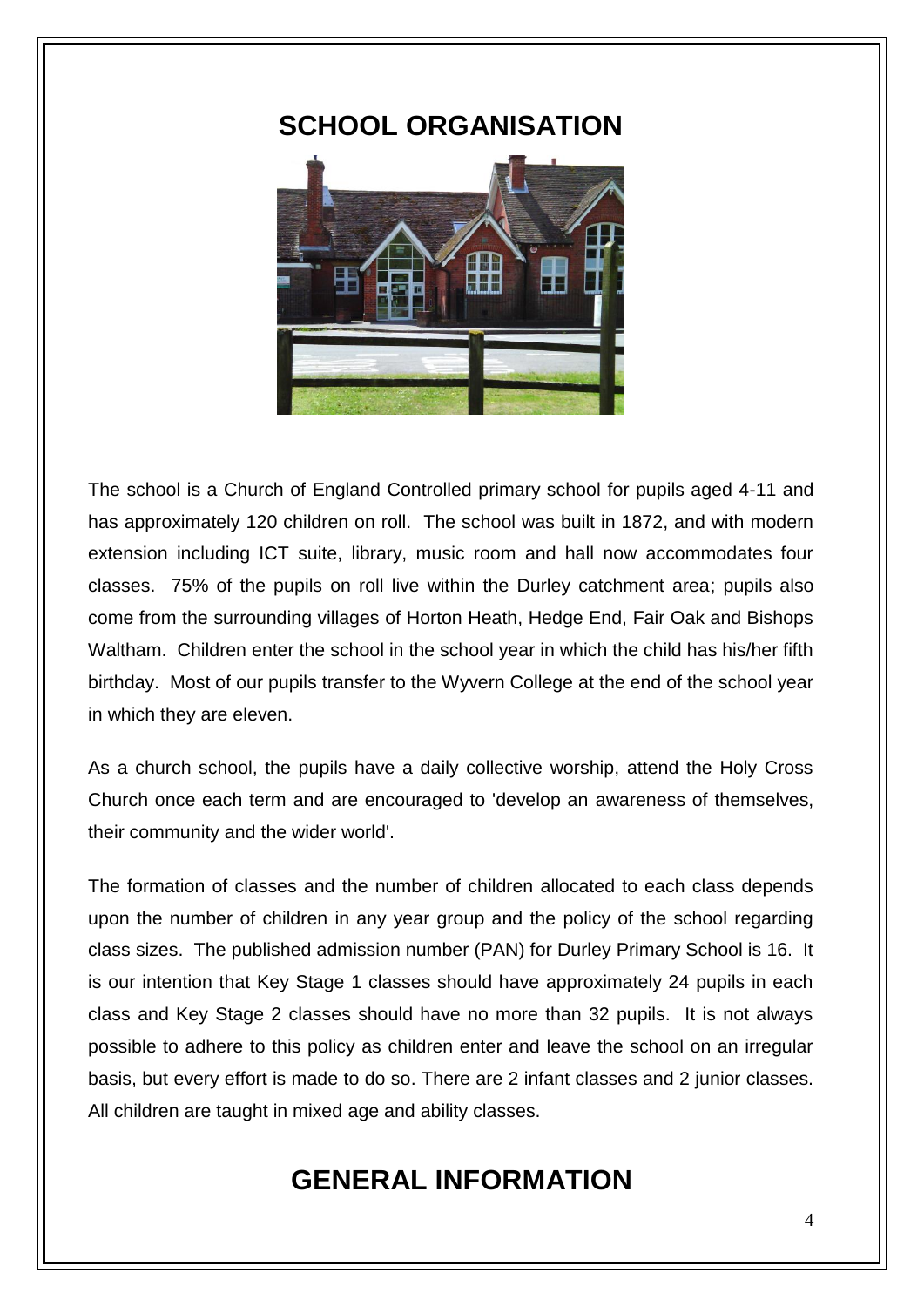The total number of pupils on roll is approximately 130.

The children are arranged in 7 year groups within four classes. The classes are as follows:

| <b>Blue Class</b>   | <b>Mrs Dolores Crowley</b>           | Years R & 1            |
|---------------------|--------------------------------------|------------------------|
| <b>Yellow Class</b> | Miss Hannah Dawson & Mrs Laura Fealy | <b>Years 1 &amp; 2</b> |
| <b>Red Class</b>    | Mrs Jo May                           | Years 3 & 4            |
| <b>Green Class</b>  | <b>Mrs Jennifer Dew</b>              | <b>Years 4 &amp; 5</b> |
| <b>Purple Class</b> | <b>Mr Philip Male</b>                | Year 6                 |
|                     |                                      |                        |
|                     |                                      |                        |

| <b>SCHOOL HOURS</b> | Years R, 1 and 2    | 9am to 12 noon<br>1:15 $pm$ to 3:30 $pm$ |
|---------------------|---------------------|------------------------------------------|
|                     | Years 3, 4, 5 and 6 | 9am to 12:15pm<br>1:15 $pm$ to 3:30 $pm$ |

Please ensure that children do not arrive earlier than **8:50am**. Children go straight to their class where the teacher is waiting for them. At **9:00am** the register will be taken.

**OFFICE HOURS Monday - Friday 8:00am to 4:30pm**

The office is manned, full-time by the Senior Administrative Officer, Amanda Pink and part-time by the Administrative Assistant, Mandy Maitland.

**SCHOOL ADDRESS Durley CE (Controlled) Primary School Durley Brook Road Durley SOUTHAMPTON SO32 2AR Tel: 01489 860207**

**Email: adminoffice@durley.hants.sch.uk Website: www.durley.hants.sch.uk**

#### **THE EDUCATION AUTHORITY**

The school is maintained by the Hampshire Education Authority.

Any information that is required from the Education Authority should normally be obtained from the local Area Education Office. The address and telephone number are as follows:

> **Children's Services Department Office Clarendon House Monarch Way WINCHESTER SO22 5PW Tel: 01962 869611**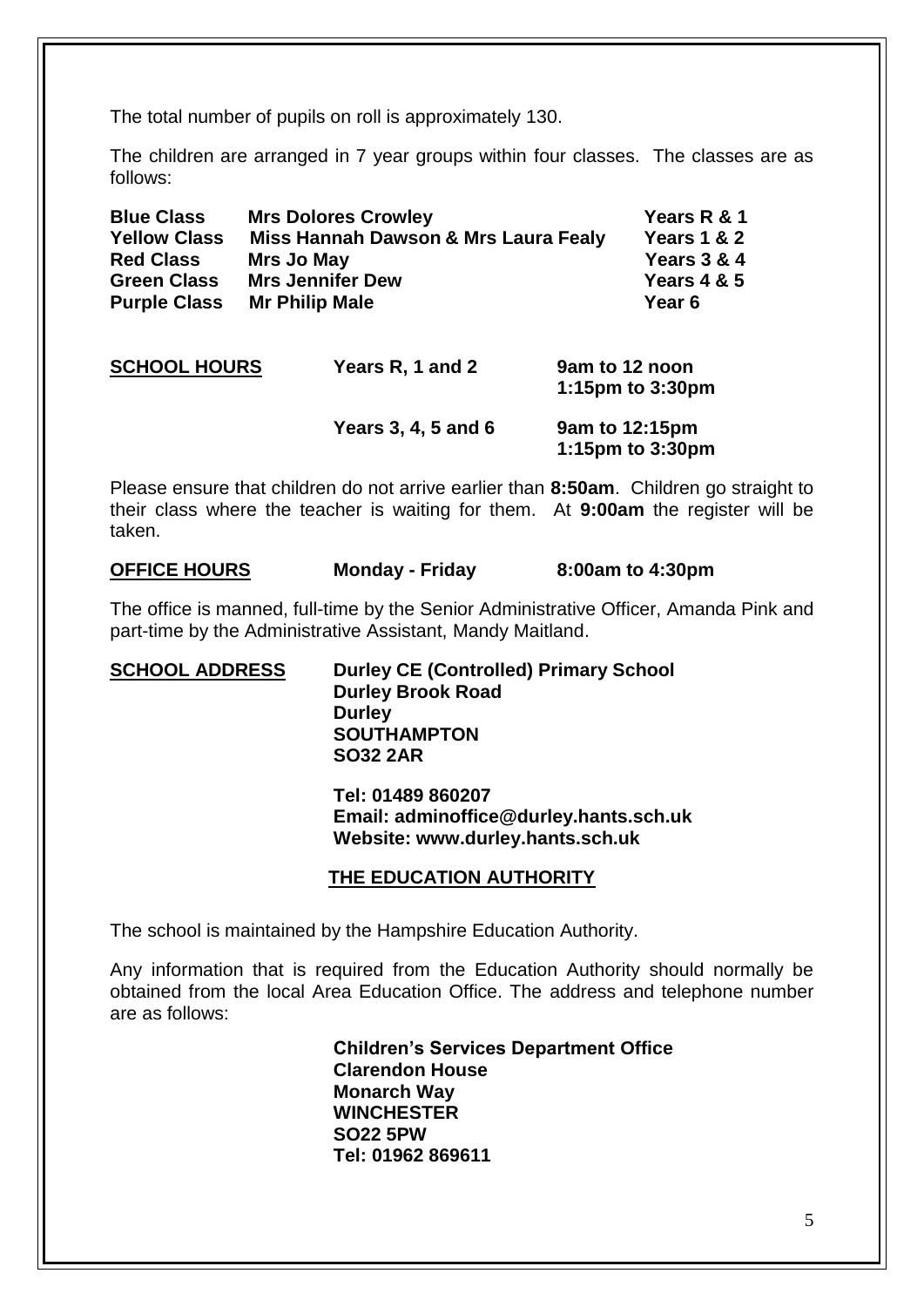# **STAFFING**

| <b>Headteacher</b>                                                                                                                                                                                                                                                                                                                                                                          | <b>Mrs Kirstie Baines</b>                                                                                                                                                                                                                                                                                                          | 01489 860207                                                                                             |
|---------------------------------------------------------------------------------------------------------------------------------------------------------------------------------------------------------------------------------------------------------------------------------------------------------------------------------------------------------------------------------------------|------------------------------------------------------------------------------------------------------------------------------------------------------------------------------------------------------------------------------------------------------------------------------------------------------------------------------------|----------------------------------------------------------------------------------------------------------|
| <b>Teaching Staff</b>                                                                                                                                                                                                                                                                                                                                                                       | <b>Mrs Dolores Crowley</b><br>Miss Hannah Dawson/Mrs Laura Fealy<br>Mrs Jo May<br>Mrs Jenny Dew<br>Mr Philip Male<br>Mr David Burgess                                                                                                                                                                                              | Years R & 1<br>Years 1 & 2<br>Years 3 & 4<br><b>Years 4 &amp; 5</b><br>Year <sub>6</sub><br><b>Music</b> |
| <b>Senior Admin Officer</b><br><b>Admin Assistant</b><br>Librarian                                                                                                                                                                                                                                                                                                                          | Miss Amanda Pink<br>Mrs Mandy Maitland<br>Mrs Marcia Cook                                                                                                                                                                                                                                                                          |                                                                                                          |
| <b>Teaching</b><br><b>Assistants</b>                                                                                                                                                                                                                                                                                                                                                        | Miss Kristina Baldwin<br>Mrs Jane Higgins<br>Miss Rebecca George<br>Mrs Karen Clegg<br>Mrs Amy Abraham<br>Mrs Laurence Armstrong-Gautier<br><b>Miss Kate Goddard</b>                                                                                                                                                               |                                                                                                          |
| <b>Supervisory</b><br><b>Assistants</b>                                                                                                                                                                                                                                                                                                                                                     | Mrs Jeanette Ashton-Poole<br>Mrs Jane Higgins<br><b>Mrs Rachel Crouch</b><br>Mrs Kerry-Ann Humphries<br>Mrs Samantha Kidson<br>Mrs Sheila Weeks                                                                                                                                                                                    |                                                                                                          |
| <b>Caretaker</b><br>Cook-In-Charge<br><b>Assistant</b>                                                                                                                                                                                                                                                                                                                                      | Mr Harry Baines<br><b>Mrs Paula Cousins</b><br>Mrs Sarah Gibbon                                                                                                                                                                                                                                                                    |                                                                                                          |
|                                                                                                                                                                                                                                                                                                                                                                                             | <b>GOVERNORS</b>                                                                                                                                                                                                                                                                                                                   |                                                                                                          |
| <b>Headteacher Governor</b><br><b>Foundation Governor</b><br><b>Foundation Governor</b><br><b>Foundation Governor</b><br><b>LEA Governor</b><br><b>Parent Governor</b><br><b>Parent Governor</b><br><b>Parent Governor</b><br><b>Parent Governor</b><br><b>Parent Governor</b><br><b>Staff Governor</b><br><b>Co-opted Governor</b><br><b>Co-opted Governor</b><br><b>Co-opted Governor</b> | <b>Mrs Kirstie Baines</b><br>Mrs Jennifer Carkeet (Chair)<br>Mrs Tanya Metcalf<br>Rev Gregg Mensingh<br>Mrs Jane Paul (Vice Chair)<br>Mr Daniel Oldroyd<br>Mrs Jemma Parker<br>Mr Nick Apps<br>Mr Christopher Taylor<br>Mrs Nina Robinson<br>Mr Philip Male<br>Mrs Josephine Birbeck<br><b>Mrs Karen Robins</b><br>Mr Justin Innes |                                                                                                          |
|                                                                                                                                                                                                                                                                                                                                                                                             |                                                                                                                                                                                                                                                                                                                                    |                                                                                                          |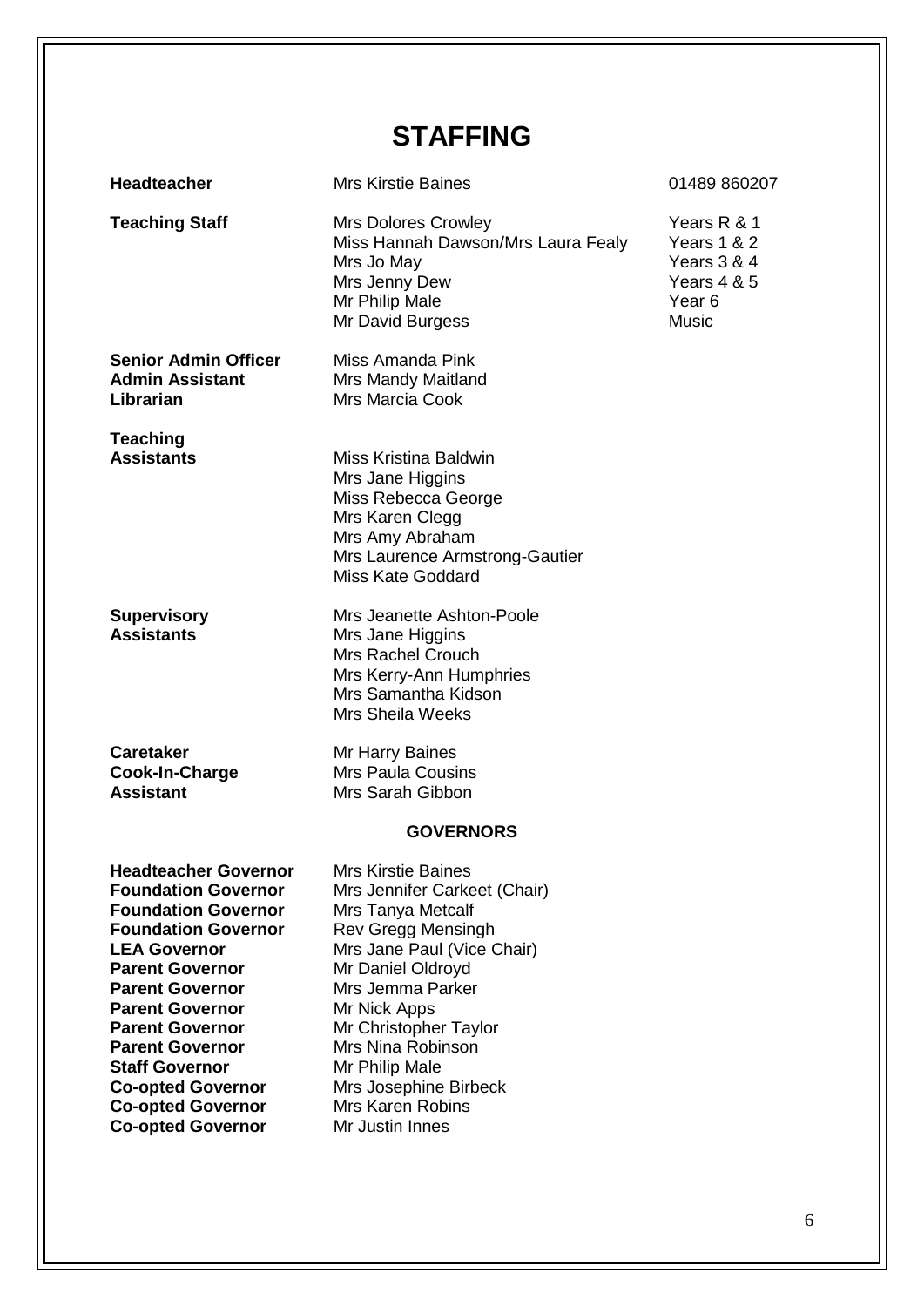# **ADDITIONAL INFORMATION**

### **SECURITY & SIGNING IN**

To ensure school security and the safety of the children we need to know of any school visitors. All visitors are asked to sign in at reception and to wear a lanyard so that visitors can be identified as such.

Parents are asked to sign children out and back in if they leave school during the day for appointments such as a visit to the doctor or the dentist.

### **BEFORE AND AFTER SCHOOL CHILD CARE**

The school has a very popular out of school child care scheme, run In-house by qualified staff, for pupils who attend Durley Primary School. It runs from 3:30-5:30pm each evening during term time – and from 8:00-8:50am each morning. The club makes full use of the school premises, and is extremely well resourced. Further details can be obtained from the School Office.

### **OUT OF SCHOOL CLUBS**

The school has a wide range of after school clubs for pupils aged 4-11, including cookery, football for girls and boys, netball, multisport, cricket, ICT and cross-country. The pupils participate competitively in local tournaments and sporting leagues. All pupils in years 3 and 4 have the opportunity to go swimming. They are able to achieve swimming certificates for distance and life-saving as well as learn to swim.

### **HEALTHY SCHOOL**

We are a Healthy School and have achieved the enhanced status healthy schools award. We encourage children to eat healthily and take plenty of exercise. We have a policy of only allowing children to bring fruit and vegetables to eat during morning play.

As well as being a 'nut free' school, we also have a policy of encouraging children to drink plenty of water. Research shows that regularly drinking water helps to stimulate the brain, aids concentration and combats tiredness. Children can bring in their own named water bottles from home or purchase one from the school office.



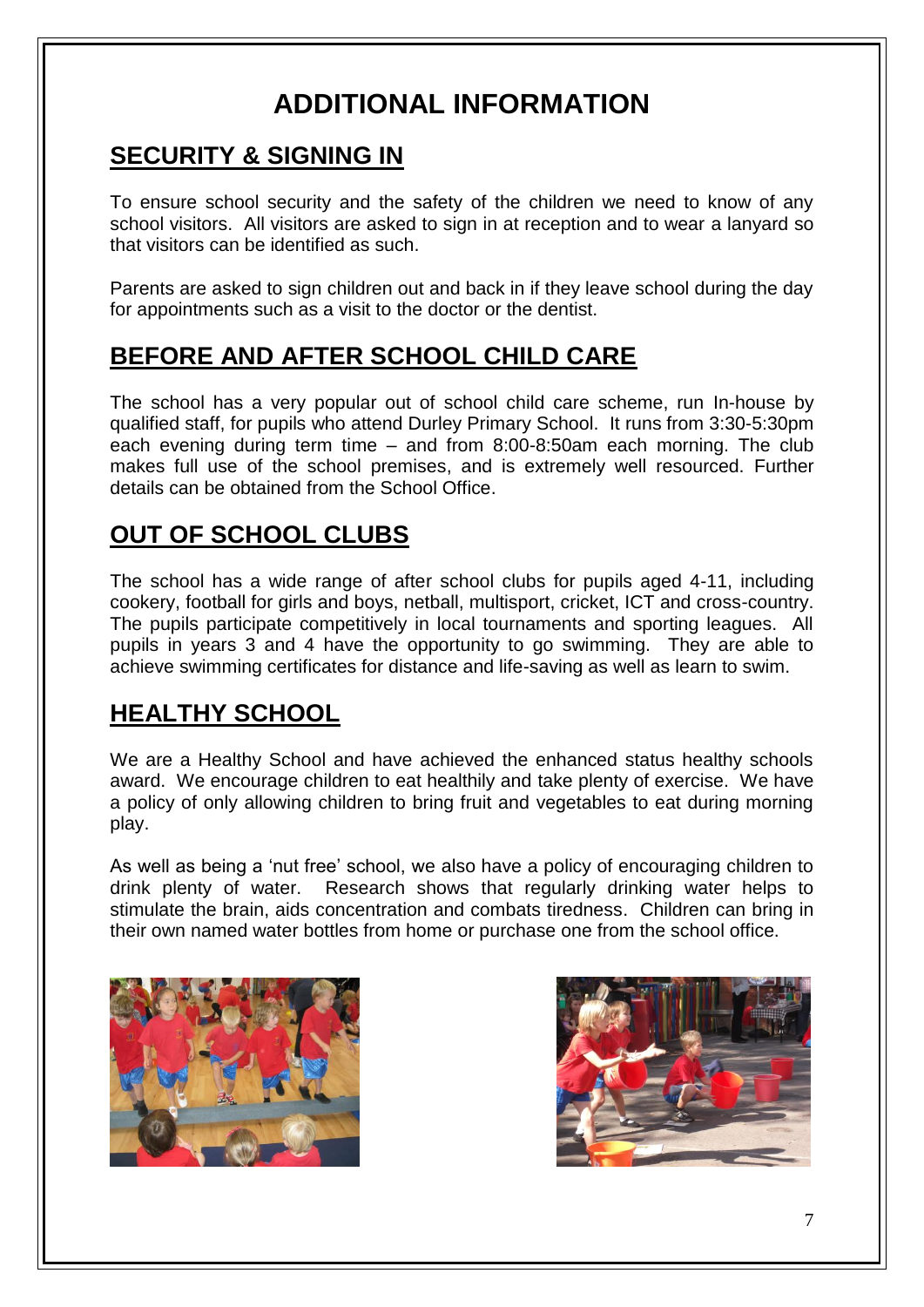# **POLICIES**

The school has many policies and procedures drawn up by Governors and staff in consultation with parents and pupils. Any parent wishing to view a school policy may do so by request at the school office or by looking on the school website – www.durley.hants.sch.uk

Durley Primary School policies are as follows:-

| <b>Curriculum</b>                              | Safeguarding                                             | <b>Personnel</b>                                   | <b>Premises</b>                                                               |
|------------------------------------------------|----------------------------------------------------------|----------------------------------------------------|-------------------------------------------------------------------------------|
| <b>Able Child</b>                              | Admissions                                               | Absence (Staff)                                    | <b>Health and Safety</b>                                                      |
| Admissions                                     | Anti Bullying                                            | Appointments                                       |                                                                               |
| Anti Bullying                                  | Attendance                                               | Attendance                                         | Accessibility                                                                 |
| Assessment                                     | Behaviour                                                | <b>Child Protection</b>                            | <b>First Aid and Accident</b><br>Reporting &<br>Investigation                 |
| Attendance                                     | <b>Child Protection</b>                                  | Complaints                                         | Health<br>Safety<br>and<br>when Contractors are<br>on site                    |
| Behaviour                                      | Confidentiality                                          | Confidentiality                                    | <b>Emergency Procedures</b>                                                   |
| <b>Child Protection</b>                        | Curriculum                                               | <b>Equal Opportunities</b><br>(Children)           | <b>Critical Incident</b><br>Management                                        |
| <b>Collective Worship</b>                      | <b>Drug Education</b>                                    | <b>Equal Opportunities</b><br>(Employment)         | Lone Working                                                                  |
| Curriculum                                     | <b>Equal Opportunities</b><br>(Children)                 | Freedom of Information                             | Minibus Use and<br>Procedures                                                 |
| <b>Drug Education</b>                          | <b>First Aid</b>                                         | <b>Initial Teacher Training</b>                    | Offsite Activities<br>and<br><b>Educational Visits.</b>                       |
| <b>Healthy School</b>                          | <b>Gender Equality</b>                                   | Lone Working                                       | <b>Personnel Safety</b>                                                       |
| <b>Homework</b>                                | <b>Health and Safety</b>                                 | <b>Newly Qualified</b><br><b>Teacher Induction</b> | Security, Safety<br>and<br>Maintenance<br>0f<br><b>Buildings and Premises</b> |
| Intercultural                                  | Inclusion                                                | Performance<br>Management (Support<br>Staff)       |                                                                               |
| <b>Internet Access</b>                         | <b>Internet Safety</b>                                   | Performance<br>Management<br>(Teaching Staff)      |                                                                               |
| Marking                                        | <b>Induction of Volunteers</b>                           | <b>Racial Equality</b>                             |                                                                               |
| Personal, Social,<br>Health and<br>Citizenship | Induction of Staff                                       |                                                    |                                                                               |
| <b>Physical Restraint</b>                      | Photographing and<br>videoing                            | <b>Finance</b>                                     |                                                                               |
| <b>Racial Equality</b>                         | <b>Physical Restraint</b>                                | <b>Best Value</b>                                  |                                                                               |
| <b>Religious Education</b>                     | Safeguarding                                             | Charging                                           |                                                                               |
| <b>Sex Education</b>                           | Safe Recruitment                                         | Finance                                            |                                                                               |
| <b>Special Educational</b><br><b>Needs</b>     | <b>Sex Education</b>                                     | <b>Whistle Blowing</b>                             |                                                                               |
| Teaching and<br>Learning                       | Whistle<br><b>Blowing/Protected</b><br><b>Disclosure</b> |                                                    |                                                                               |
| Wyvern Pyramid<br>Liaison                      | <b>GDPR Policy</b>                                       |                                                    |                                                                               |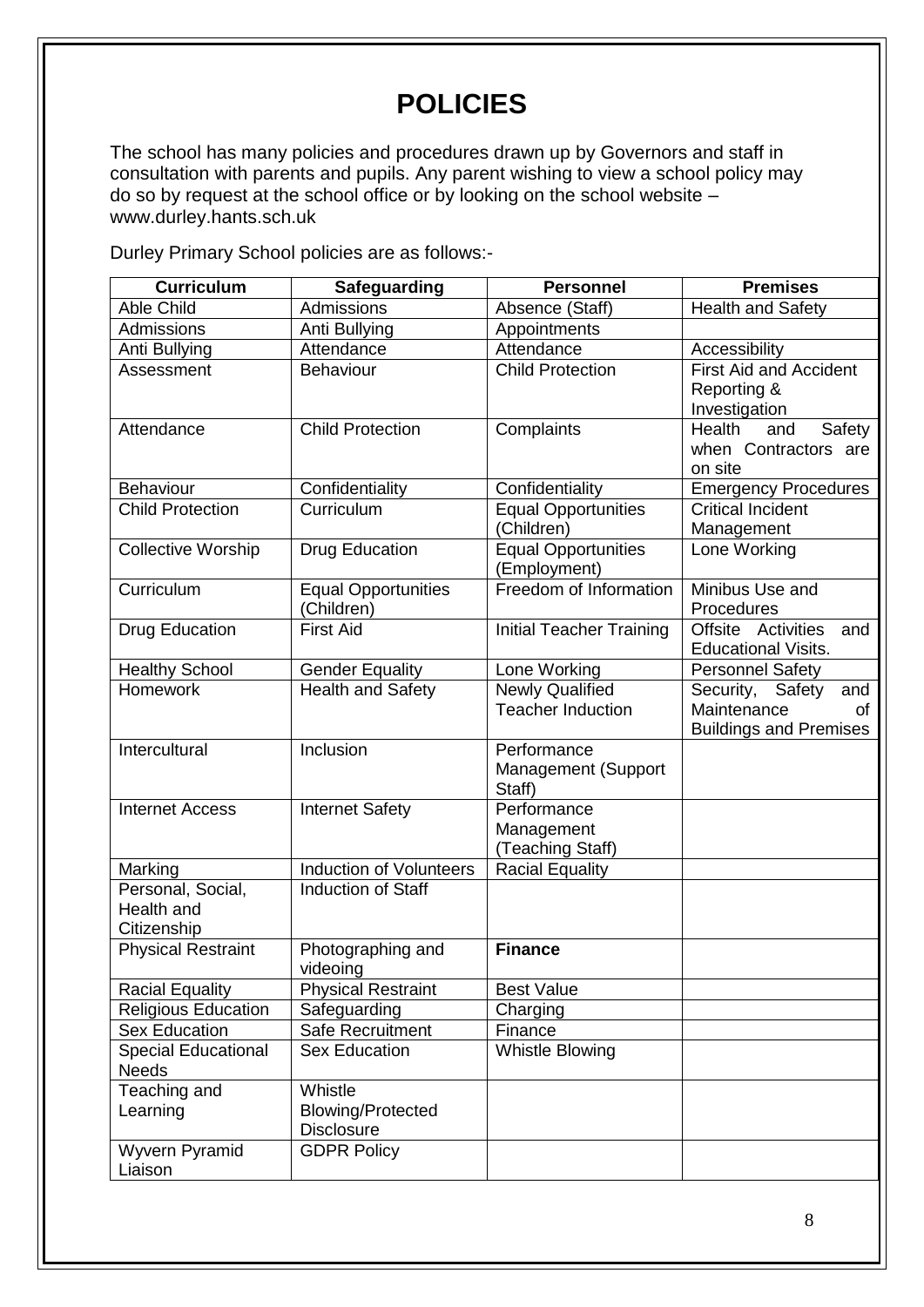## **CURRICULUM INFORMATION**

#### WHAT DO WE WANT OUR CHILDREN TO BE WHEN THEY LEAVE OUR **SCHOOL?**



#### **The Early Years Foundation Stage**

#### **How does the EYFS support my child?**

The EYFS also sets out what we must do to make sure that your child learns and develops. It promotes teaching and learning through play to make sure all children have the skills for future life. We must make sure that all staff are fully aware of what they have to do, to make sure your child's individual needs are met through the EYFS.

#### **Who will make sure my child's learning and care is tailored to them?**

Your child will be assigned a key person when they start at our school. You will be told the name of the key person and their role. The key person is there to make sure that your child's learning and care is tailored to meet their individual needs, through discussion with you. They will also support you in giving you ideas on what learning you can do at home with your child.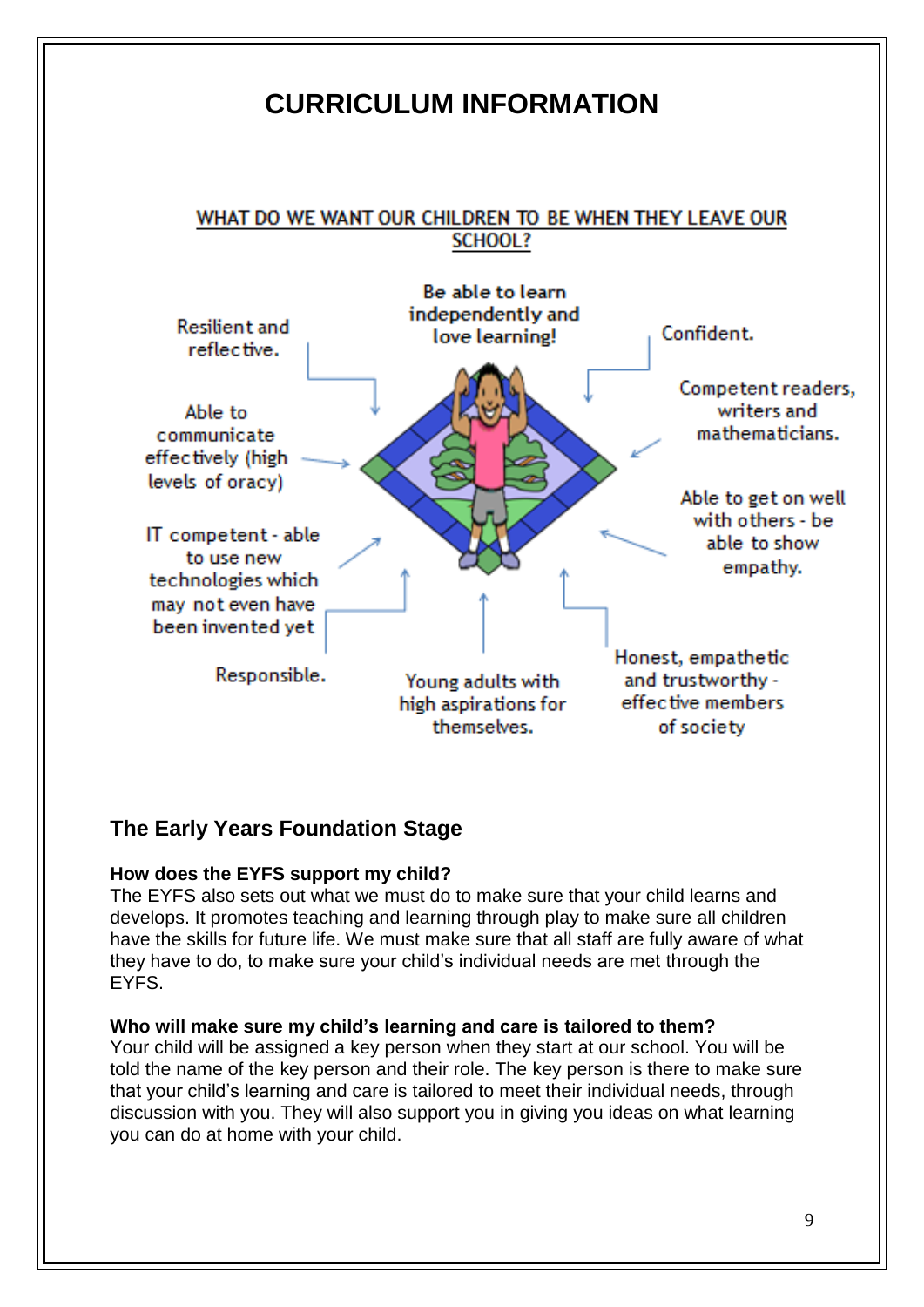#### **What will you be doing with my child?**

We must think about the individual needs, interests and stages of development of each child in our care. Through care and play we will support learning in the following three prime areas,

Personal, social and emotional development:

- making relationships
- self-confidence and self-awareness
- managing feelings and behaviour.

Physical development:

- moving and handling
- health and self-care.

Communication and language:

- listening and attention
- understanding
- speaking.



As well as the three prime areas, we will also plan activities in the following areas of learning and development, known as specific areas.

Literacy:

- reading
- writing.

Mathematics:

- numbers
- shape, space and measure.

Understanding the world:

- people and communities
- the world
- technology.

Expressive arts and design:

- exploring and using media and material
- being imaginative.

#### **How will you check my child is developing in line with the EYFS requirements?**

Your child's Teacher will discuss your child's development and interests with you to make sure they are progressing well with us and at home. This will support them, and you, to plan a challenging environment and play based activities to progress your child's learning. This will happen on a regular basis. There are two required progress checks which take place during EYFS. The first was when your child was between two and three years old and the second in the final term of the Reception year in which your child reaches the age of five.

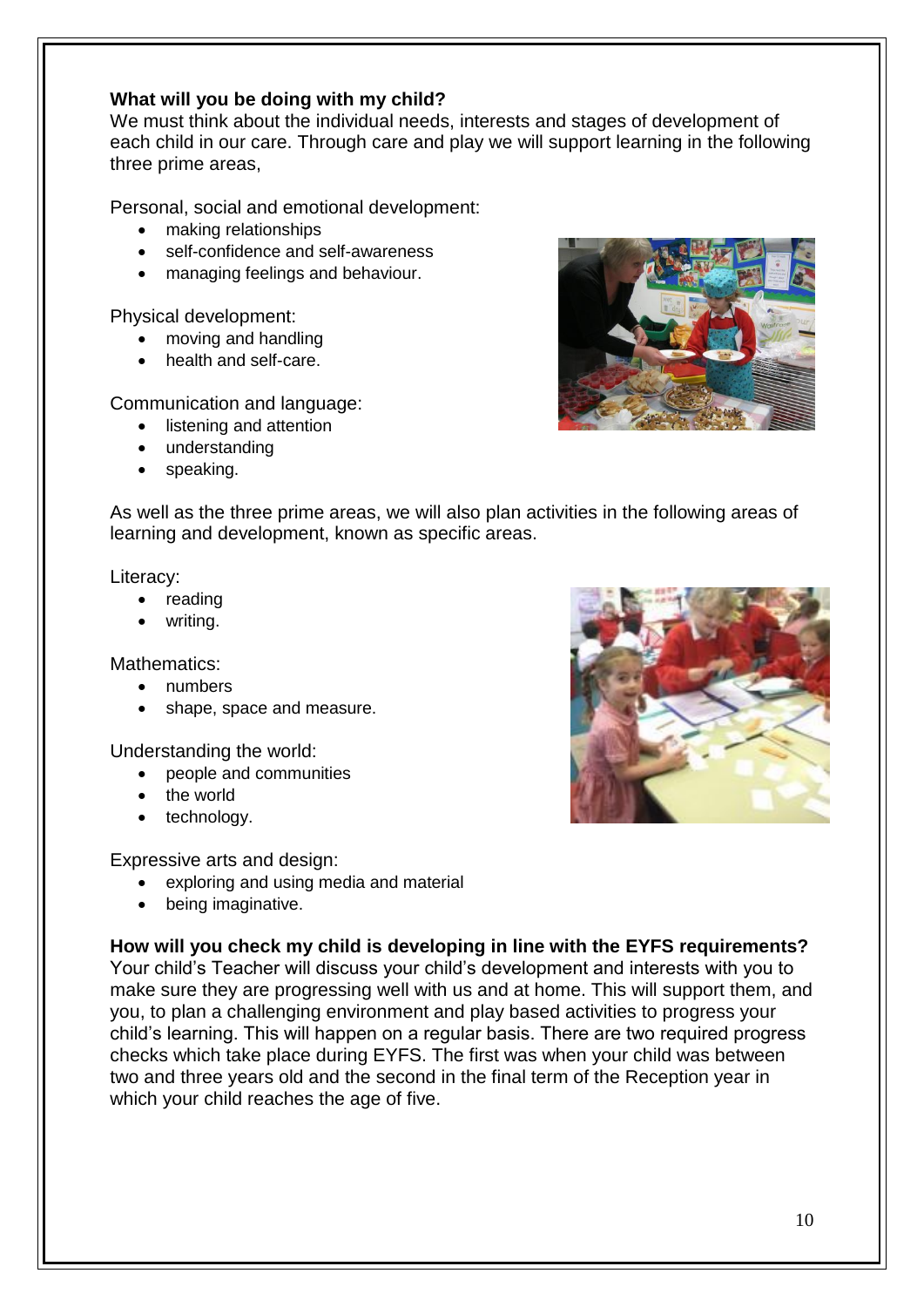#### **What if I'm worried about my child's development?**

If you're worried about your child's progress, talk to your child's Teacher and together you can agree how best to support your child. If your child's home language is not

English, we will give them opportunities to develop and use their home language in play and learning to support their language development at home. We will also make sure your child has enough opportunities to learn and reach a good standard in English language during the EYFS.

#### **How can I find out more?**

Talk to your child's Teacher who will be happy to answer any questions you have. You can also view a copy of the Statutory and non-statutory Framework for the Early Years Foundation Stage 2012 on the Department for Education website **www.education.gov.uk**

#### **NATIONAL CURRICULUM FOR CHILDREN IN YEARS 1 TO 6**

#### **The National Curriculum**

The curriculum for children in Years 1 to 6 includes all the National Curriculum areas of learning. The subjects include a core curriculum of English, Mathematics and Science, and a foundation curriculum of Art, Design Technology, Information and Communication Technology, Geography, History, Music, Physical Education and Religious Education.

Within the framework of the National Curriculum the school has devised its own curriculum plans and schemes of work. This ensures that the delivery of the curriculum is interesting, stimulating and will motivate the children to enjoy their learning. Throughout the school there are opportunities to find out more about the curriculum through parents' evenings and workshops.

All subjects are taught through the principles laid out in the school Teaching and Learning Policy (copy in the school office).

#### **Sex Education**

The Governors, in consultation with the staff, have agreed on a policy for the delivery of Sex Education, which can be found in the policies section of this pack. Under the Education Act 1993 parents have the right to withdraw their child from those parts of sex education that are outside the compulsory elements of sex education contained in the Science National Curriculum. Parents wanting to exercise this right are invited to see the Headteacher to discuss their concerns.

#### **Religious Education**

All state schools have a programme of religious education. At Durley School we follow our own scheme of work, which is based on the Hampshire County Council Guidelines, called 'Living Difference'. The requirement that Religious Education should be mainly Christian is reflected in our curriculum, as well as the inclusion of the teaching of other major religions.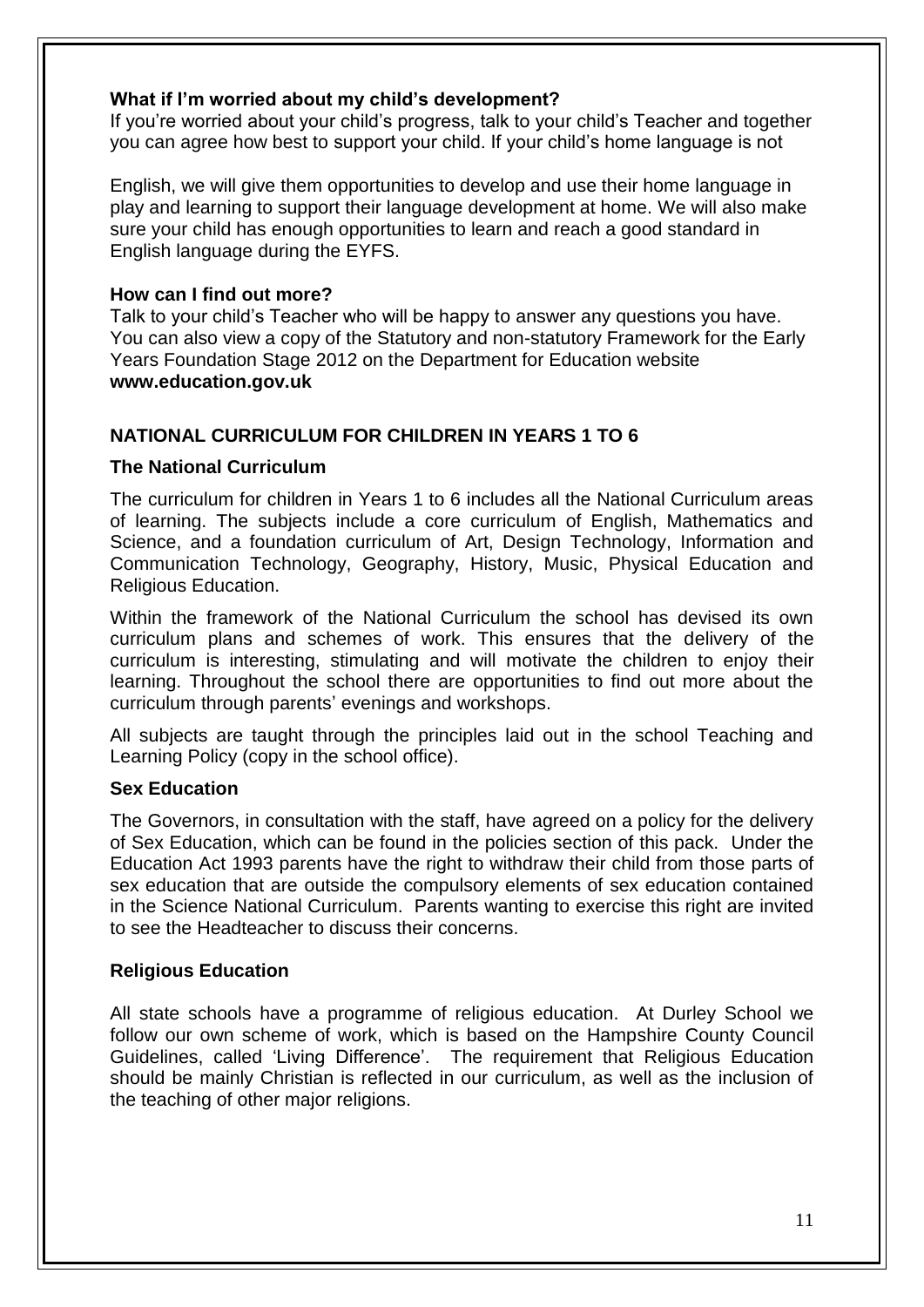#### **Collective Worship**

We are required by law to have a daily act of collective worship, which takes place in a variety of forms, as a whole school, as a Key Stage or as a Class. Parents are invited to join us for our celebration of Christian Festivals and termly at Holy Cross Church, Durley.

Parents have the right to withdraw their children from religious education and collective worship on the grounds of conscience. Please discuss this with the Headteacher. Copies of the Governors' Policies for collective worship and religious education can be found at the school office.

#### **Special Educational Needs**

The school has a team of Teaching Assistants who work alongside teachers to support children of all abilities. The needs may be of an emotional, learning or physical nature. Parents are always fully involved in discussions about their children's needs, programmes of work and individual education plans. The Special Needs Co-ordinator (Mrs Kirstie Baines) will liaise with outside agencies when necessary. The school policy for Special Educational Needs is included within this pack.

#### **Policy for Gifted & Talented Children**

Education at Durley School caters for children of all abilities. The curriculum and organisation of the school allows each child to learn at a pace that is appropriate for them. We offer opportunities for the more able children to develop their abilities within the spiritual, moral, social and cultural framework of our school.

Able pupils are identified early on in their life in the school and their achievements constantly monitored. As well as providing a differentiated curriculum within the class lessons, we encourage pupils to develop their independent learning skills.

#### **Modern Foreign Languages**

Pupils begin to learn spoken French at Key Stage 2, with a small amount of written work, through a weekly taught session. The sessions are fun - using role-play, games and the interactive whiteboard to motivate and enthuse pupils.

#### **Educational Visits**

We consider that educational visits are a very important part of a child's learning experience, offering experiences that cannot be provided in school. The visits are always connected to the class topic work and always followed up back in school. At Key Stage 2 the children undertake two residential visits. We try to ensure that parents are given plenty of notice of all the school visits.

For visits that take place during school time, we must ask for a voluntary contribution to cover the costs. A copy of our charging policy is included in this pack.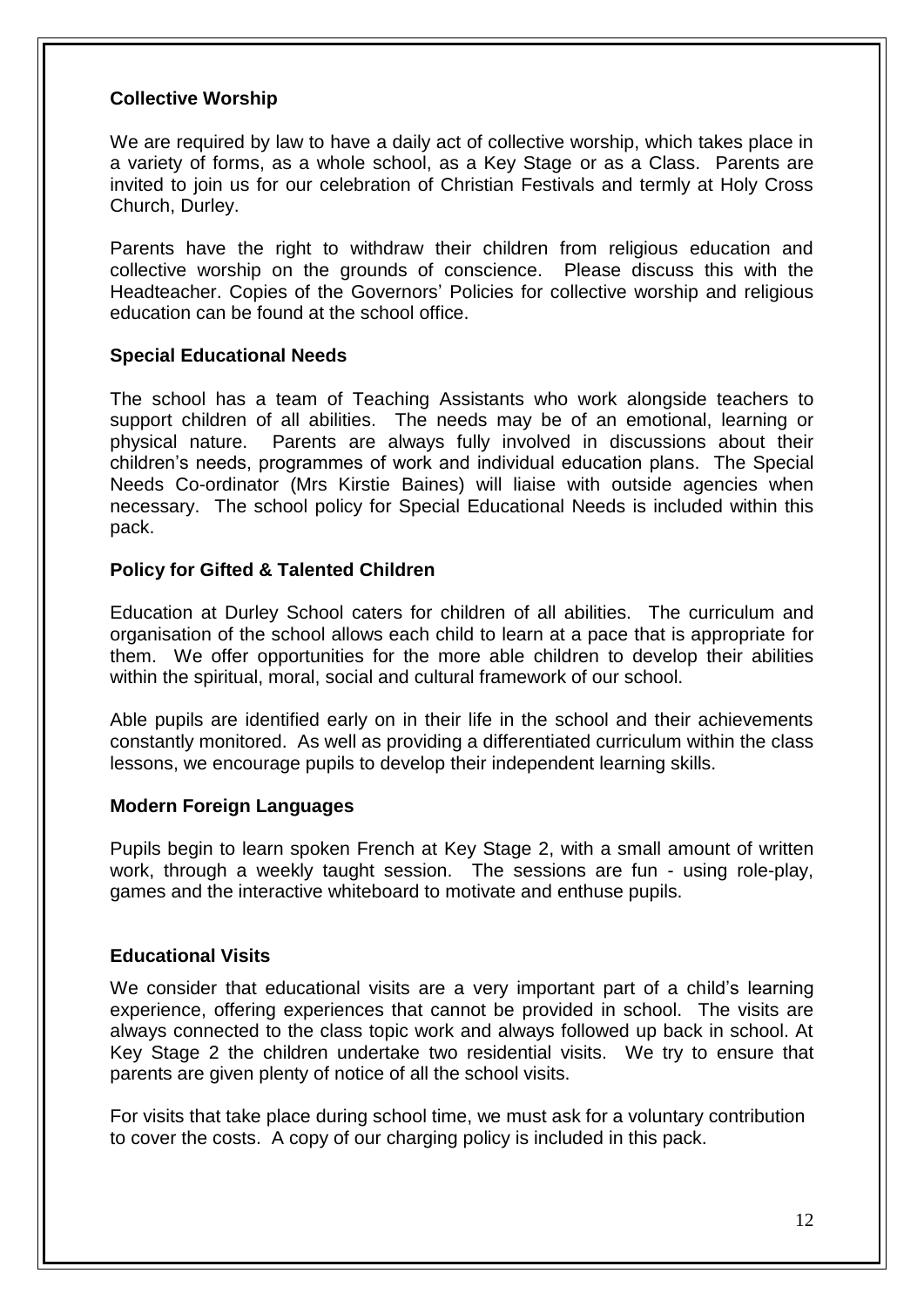#### **Residential Trips**

Pupils at Key Stage 2 have two opportunities to take part in a residential visit. Pupils in Years 3 and 4 visit Minstead Study Centre in the New Forest for a 2-night stay, undertaking environmental studies. Pupils in Years 5 and 6 have a 4-night stay in the Hampshire Mountain Centre, Brecon Beacons, Wales, where they undertake team building activities, including rock climbing, canoeing, mountain walking and a night walk.



#### **Music**

Music is an important part of the school curriculum. As well as taking part in class lessons, having opportunities to sing and perform, children at Key Stage 2 all have the opportunity to learn to play a musical instrument. The school currently has peripatetic music teachers to teach recorders, keyboard, brass (trumpet, trombone and tuba) and woodwind (clarinet, flute and saxophone).

Children have opportunities to take part in county music events through the Hampshire Music Service and the Wyvern cluster.

#### **Additional Information**

Additional information regarding events, school achievements and procedures at Durley School can be found in the Policy folder, in the school office and on the school website (www.durley.hants.sch.uk)

#### **Safeguarding Statement**

- All the governors and staff at Durley Primary share an objective to help keep the children safe by contributing to:
- Providing a safe environment for them to learn
- Identifying children who are suffering or likely to suffer significant harm, and taking appropriate action with the aim of making sure that they are kept safe both at home and in the education setting.

To achieve this objective, we:

- Aim to prevent unsuitable people from working with the children
- Promote safe practice and challenge any poor or unsafe practice
- Identify instances where there are grounds for concern about a child's welfare and initiate or take appropriate action to keep them safe
- Contribute to effective partnership working between all those involved in providing services for our children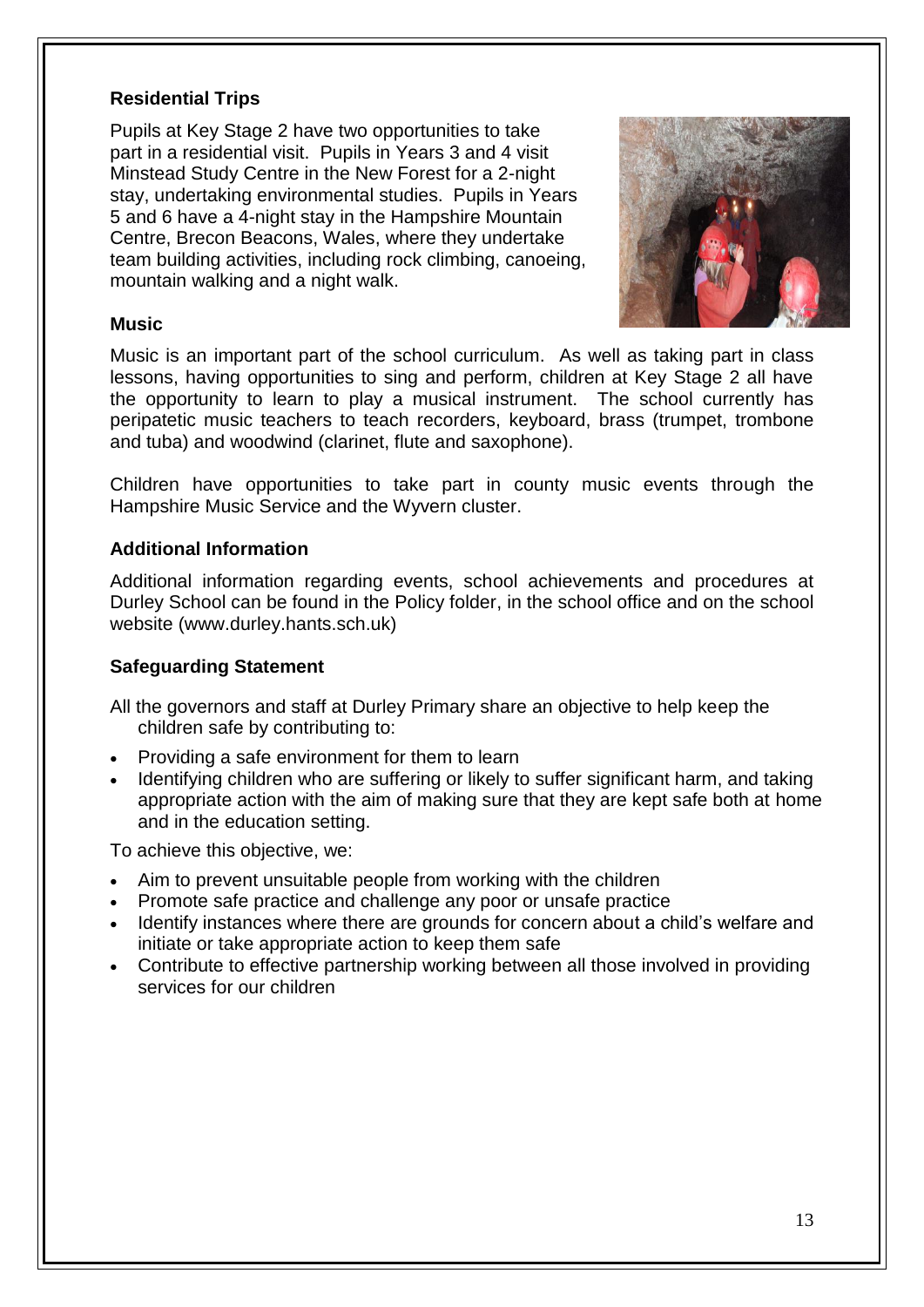# **HOME/SCHOOL LINKS**

#### **NEWS AND INFORMATION ABOUT THE SCHOOL**

We feel that we offer a good information service to our parents. Regular newsletters are sent out via email or with your child giving details of changes in school policy, important dates, any forthcoming events, staff newly appointed by the school, Durley School Association events and general news about the school.

#### **ACCESS TO DOCUMENTS**

Parents are entitled to inspect school documentation. Such documents include; The School Prospectus, the Staff Handbook, School Policies, Curriculum documents and Governing Body Minutes. The School's Finances and your own child's records may also be inspected in the presence of the Headteacher. If you wish to see any of these please ask for an appointment at the office. Our policy on access to documents, as outlined in the Freedom of Information Act 2000, is available from the school office.

#### **WORKING IN SCHOOL**

There are many ways in which you can help at school and everything you do is appreciated. Parents help in classrooms, listen to children read and help with cookery, art, craft and sewing. We also appreciate parents' help with school trips, concerts, developing the school grounds and other events. If you would like to get involved please come in and let us know. We will be pleased to use whatever talents you may have to offer.

Even if you feel that you cannot help at school we hope you will be able to attend our functions, fetes, fairs and curriculum workshops, as well as occasionally joining us in worship.

#### **CONTACT WITH STAFF**

The Headteacher and staff are always pleased to discuss your child's progress and welfare. If you need to see a member of staff would you please write or telephone to arrange a mutually convenient time to meet. The school telephone number is **01489 860207.** Throughout the year meetings will be arranged in order for you to meet your child's teacher and discuss your child's work and progress. In June you will receive a written report which will detail your child's progress in the nine areas of the National Curriculum; English, Mathematics, Science, Art, Geography, History, Music, Physical Education, Technology and Religious Education. You will also be given the results of any national tests taken by your child. You will have the opportunity to discuss the report with the class teacher.

#### **THE DURLEY SCHOOL ASSOCIATION**

The school has an active School Association, the DSA. Parents of children already in the school are automatically members. The time and place of meetings is notified to all parents in a letter from the school. The Association aims to foster the existing close links between home and school. It organises functions of varying kinds throughout the year.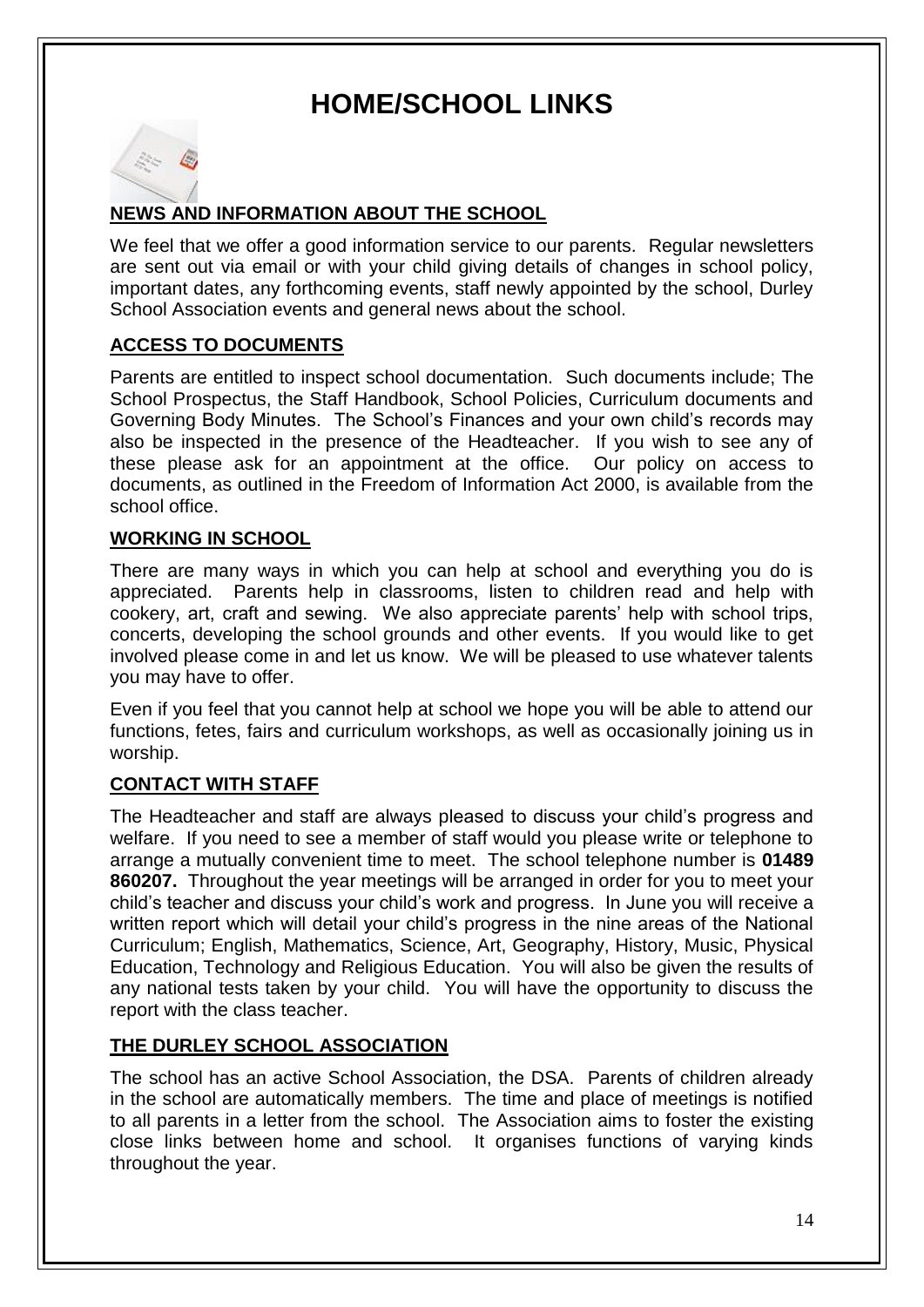### **PUPIL WELFARE**



#### **ABSENCE FROM SCHOOL**

If your child is ill at home and unable to attend school will you please let us know either by letter, email or telephone before **9:10am.** It is important that we know where your child is if they are not in school. Parents wishing to take their child out from school for any reason apart from illness, should write to the school in advance. Children should not be taken out of school in school time. If however there are exceptional circumstances, permission can be sought from the Headteacher by completing a form which can be obtained from the Blue Folder opposite the school office.

#### **MEDICINES**

The school has no medical room and therefore children who are ill have to be sent home. Parents are contacted by telephone. Children who are medically fit but need continued **prescribed medication** may be given it in school. Parents are requested to complete a medical consent form which may be obtained from the school office before any medicines or inhalers are brought into school. Medicines will be kept in the first aid cabinet in your child's classroom or in the fridge. Please make sure that the school is informed of any special medical needs your child may have, any drugs being administered or any known allergies.

Could you please ensure that you notify your child's class teacher of any changes to your child's regular medication.







#### **ACCIDENTS**

First Aid is administered in the case of minor injuries and a form detailing treatment is sent home with your child. Where further treatment is necessary parents will be contacted. It is therefore essential that we are able to contact you or a nominated person in an emergency. **Please make sure that your contact number is always correct.** Please can you notify the school of any changes to your contact details on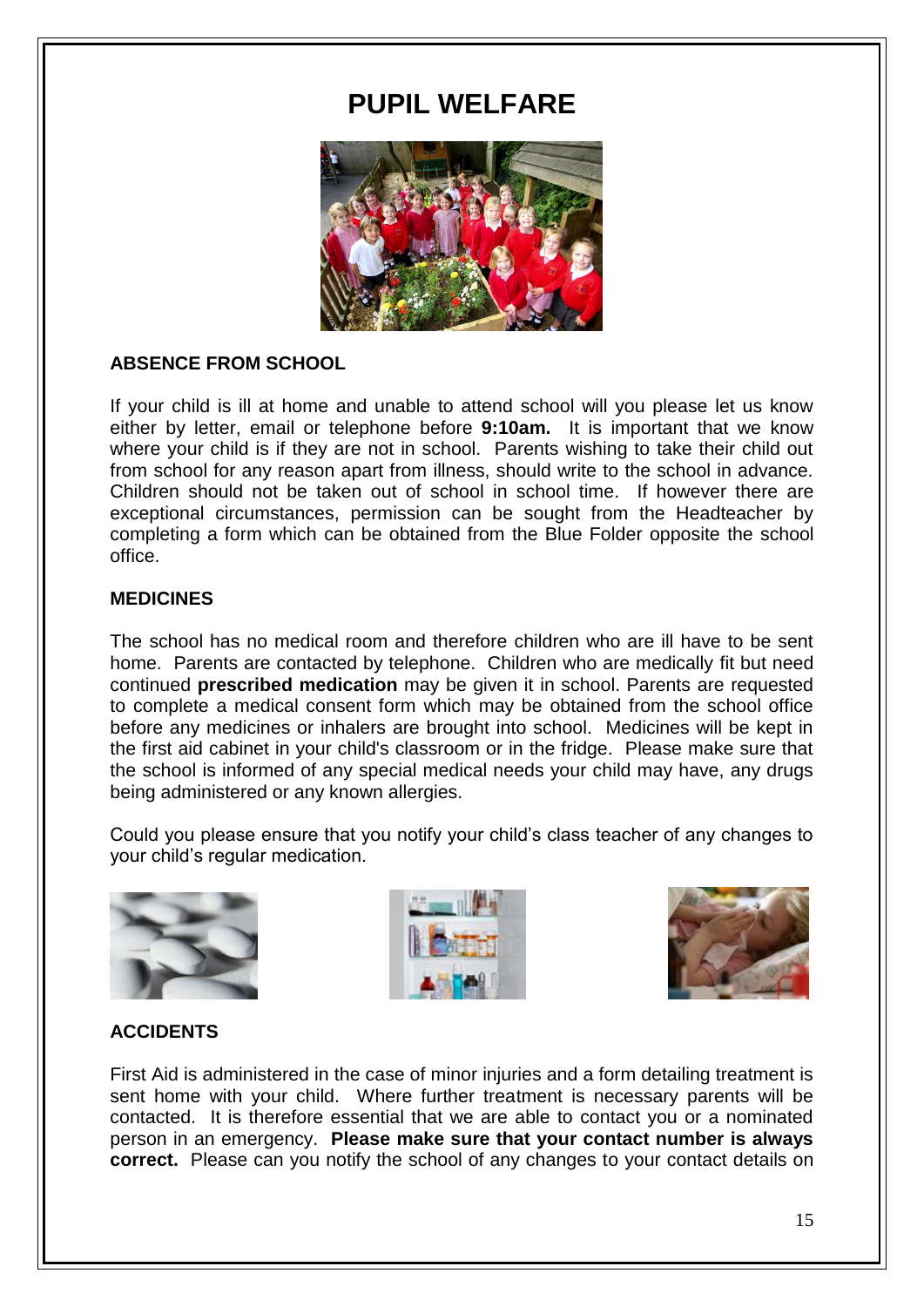the contact forms, which may be obtained from the Blue Folder opposite the school office.

#### **MEDICAL OR DENTAL APPOINTMENTS DURING SCHOOL TIME**

Please can you ensure appointments are not made in school time. If it is an emergency appointment please telephone the school. It is important that we know if your child will be at school at lunchtime. When you come in to collect your child please can you sign your child 'out' in the Yellow 'Pupils' folder near the school office and 'back in' on their return.

#### **WHAT HAPPENS IF YOUR CHILD HAS A PROBLEM?**

The first person to contact is your child's class teacher, who will be pleased to see you either by appointment or briefly after school. If you wish to pursue the matter further, the Headteacher will be able to help. Again, if you make an appointment and outline the problem, it gives us a chance to make enquiries before you arrive.

#### **SCHOOL COUNCIL**

Pupils across the school meet regularly with the Assistant Headteacher to discuss school-wide issues and improvements. Recent improvements have included facilities for playground games and support for local charities.

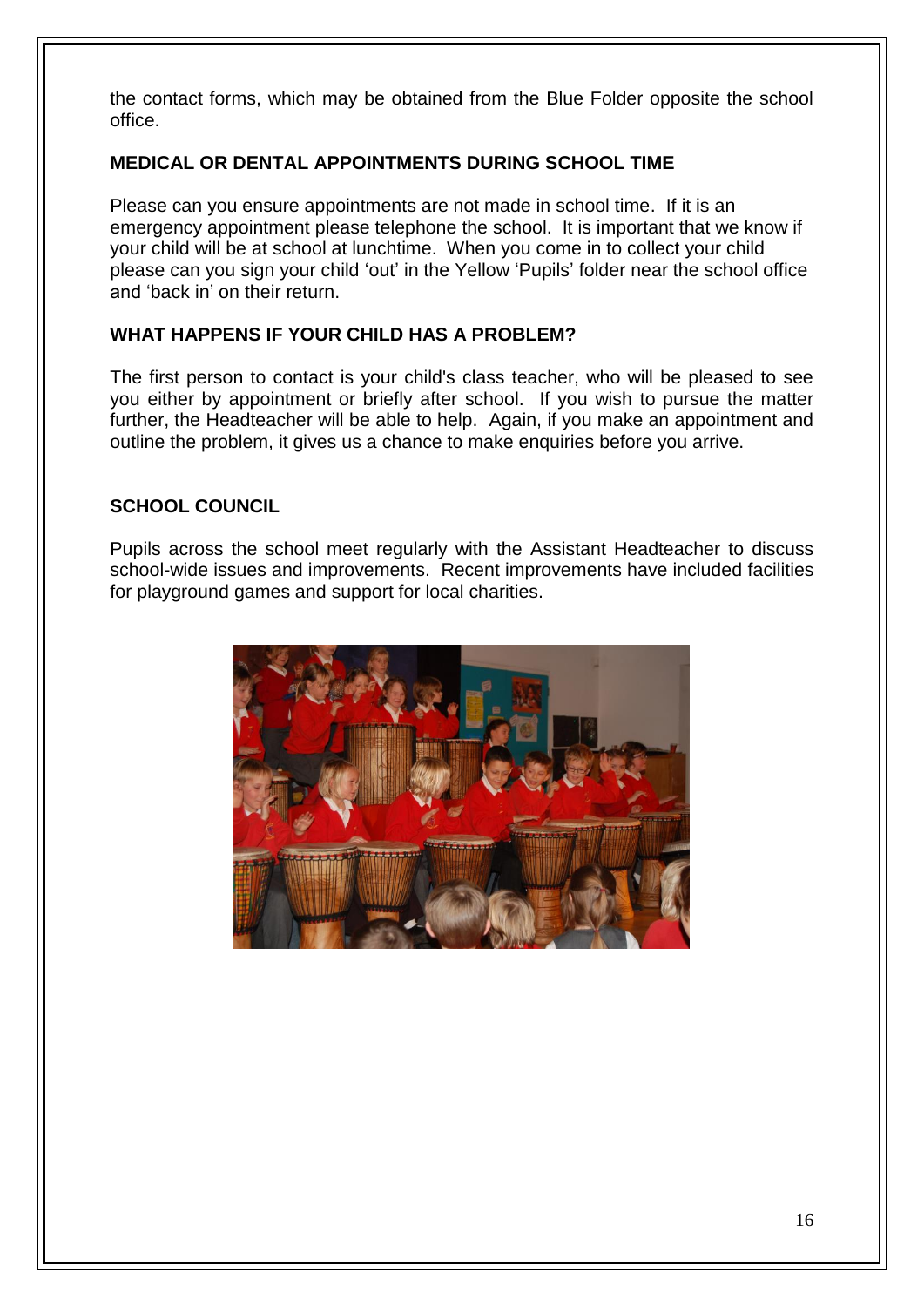# **SCHOOL UNIFORM**



 **Girls Boys**



**Grey Skirt or Tunic Grey or Black School Trousers or Shorts Grey or Black School Trousers "Durley" Polo Shirt or Shorts Red "Durley" Sweatshirt or Cardigan "Durley" Polo Shirt White Socks Red "Durley" Sweatshirt Black Shoes Grey Socks Red & White checked dress in summer Black Shoes**

### **PHYSICAL EDUCATION Red "Durley" T-Shirt Royal Blue Shorts Plimsolls/Trainers Royal Blue Jogging Bottoms - for cold weather**

PE Kit must be worn for any form of physical activity. Children must have a separate T-shirt, pair of shorts and a pair of plimsolls or trainers to be used only for PE. These should be kept in a small gym bag in school at all times.

From the above uniform list, Sweatshirts, Polo Shirts and T-shirts (bearing the school logo) can be ordered from the school office. We also have a supply of PE shorts and joggers. An order form can be obtained from the Blue folder in the red drawers in the entrance hall – this gives details of items available, prices and times for ordering.

We also recommend that all school uniform is clearly labelled.

#### **SCHOOL UNIFORM ORDERS**

School uniform can be ordered online or directly from the school office.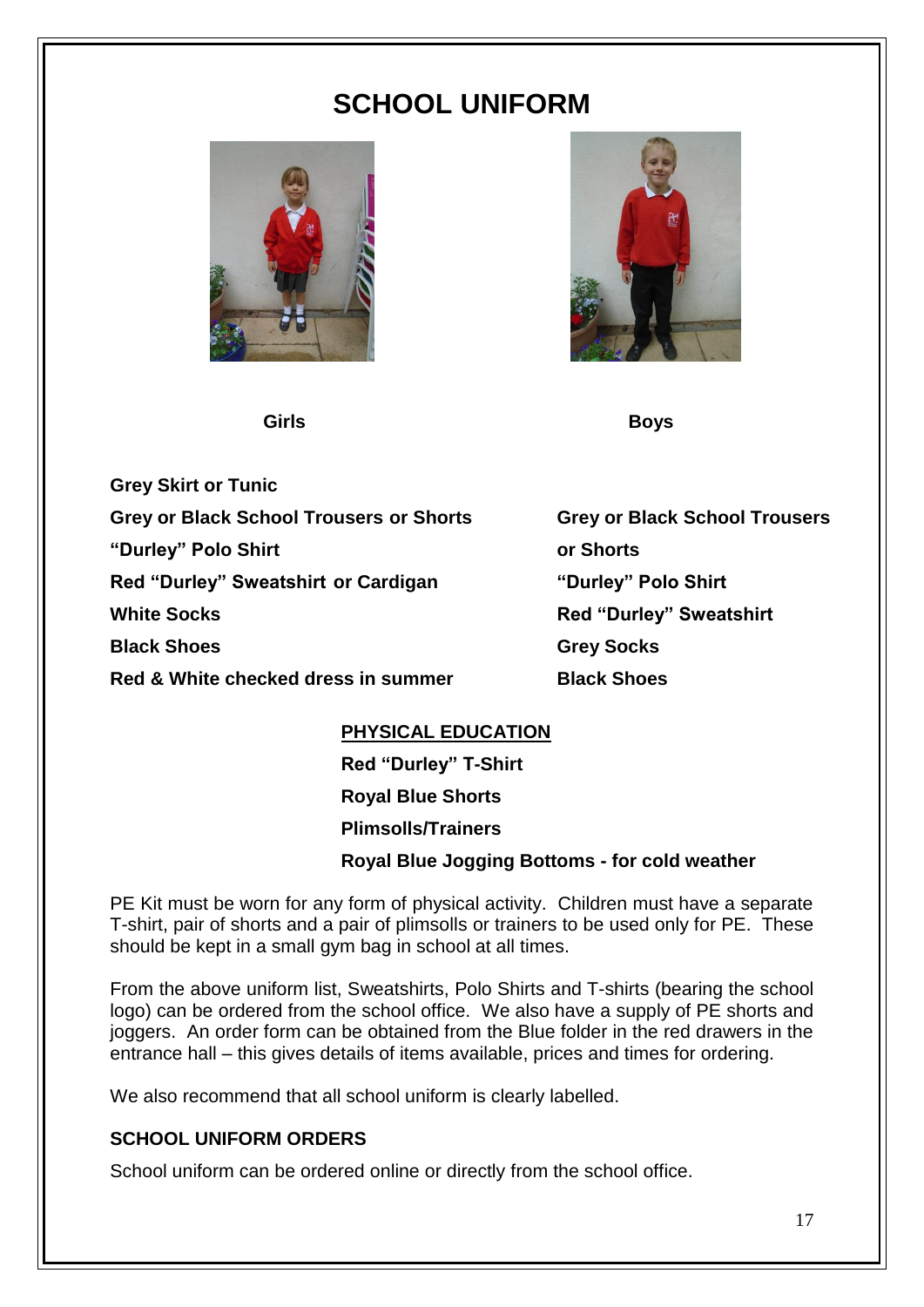#### **OTHER SCHOOL ACCESSORIES**

The school also has a supply of Gym Bags, Book Bags, Water Bottles and Money Envelopes for sale.

# **SCHOOL MEALS & CAR PARKING**





#### **SCHOOL MEALS**

School meals are cooked on the premises by designated school cook who is employed by Hampshire County Council Catering Services (HC3S). Pupils in Reception, Year 1 and 2 receive a free school lunch. For pupils in Year 3 onwards payment for school meals should be made online through Scopay, in cash or by cheque made payable to `**Hampshire County Council**`. If you wish to pay in advance for the following half-term please see Mrs Maitland in the school office.

If your child has any special dietary requirements the caterers will be pleased to provide suitable meals. If a child's lunch box is accidentally left at home or you forget to give your child money for lunch we will provide your child with a meal which can be paid for the next day.

#### **LUNCHTIME ORGANISATION**

Children who stay at school full time may have a school lunch, bring sandwiches or go home. Lunch boxes should be clearly labelled.



During the lunchtime children are supervised by supervisory assistants. The assistants are responsible for helping children in the hall with their meals and supervising them in the playground. The supervisory assistants are responsible for your child's welfare during lunchtime, which includes ensuring that they eat their lunch (or at least most of it). If you feel that your child will find lunchtimes difficult please see your child's teacher who will talk it over with you and advise you of the best course of action. In the event of a wet lunchtime the children are supervised in their classrooms by a supervisory assistant. Each class has a variety of games and activities for its use.

#### **CAR PARKING**

Due to pupil safety, parents are asked **not** to park on the track at the side of the school. This area is to be left clear for staff and people on official business. We also ask that you do not use the entrance to the school track for turning your vehicle. During the very busy time of dropping off and collecting from school we ask that parents park in the Memorial Hall car park and walk the short distance down to school, or at Quob Stables where there is plenty of free parking. Please ensure that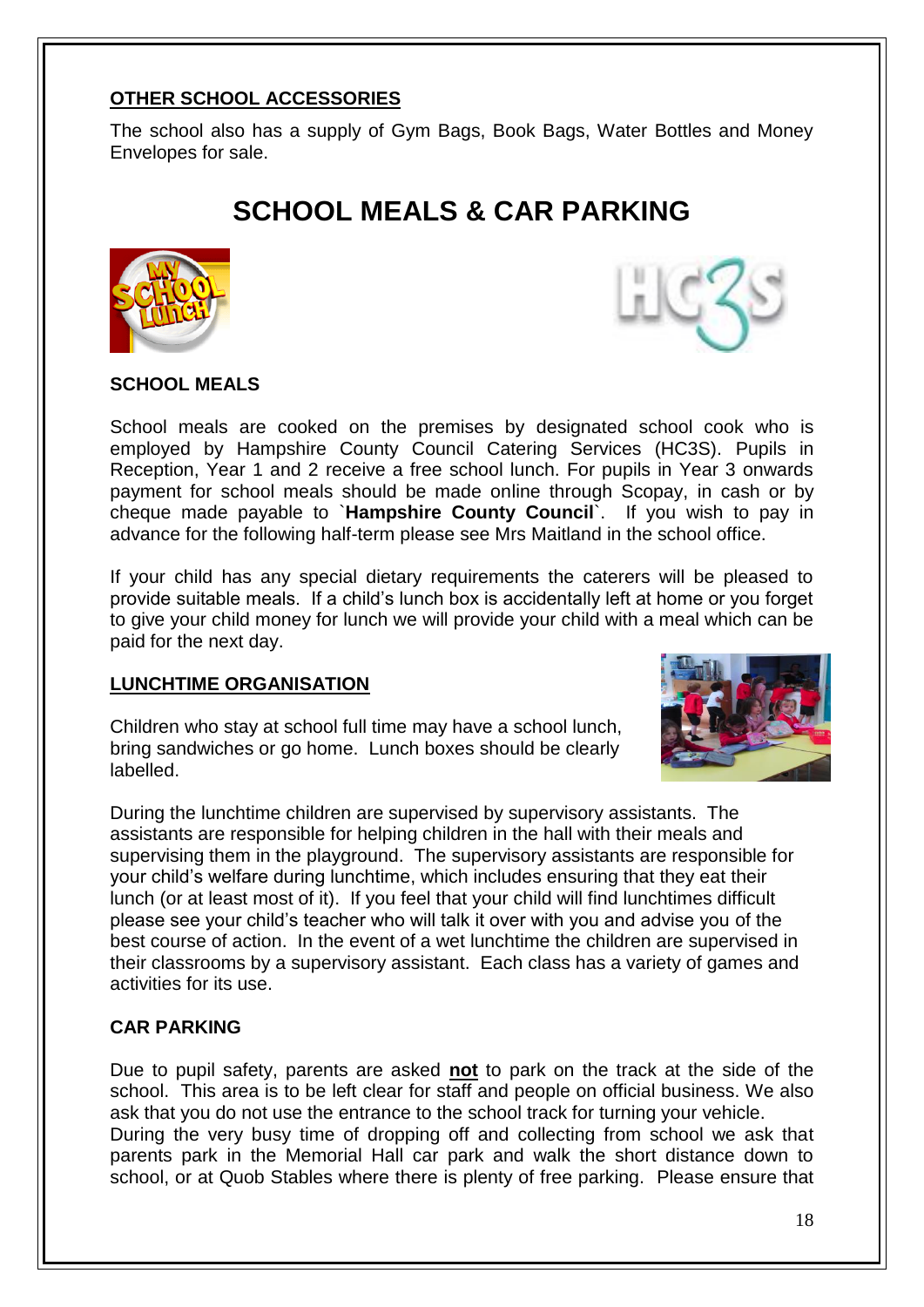your child does not run on ahead of you, as Durley Brook Road can be a very busy road.

# **FINANCIAL SUPPORT**





#### **TRANSPORT**

If this school is the designated school for your home address, or a school which is nearer to home than the designated catchment school or where parents are unable to obtain a place at their first preference catchment school. Your child may be eligible for free school transport, if your home is more than the following distances from school measured by the nearest available walking route:

**2 miles** - for children in year R to year 3

**3 miles** - for children in year 4 to year 11

#### **PUPIL PREMIUM**

If you think your child may have been entitled to a free school meal (outside of the Government Scheme for pupils in Years R, 1 & 2), this would also entitle the school to being able to receive £1300 per year to support your child in their learning within school.

Eligibility Criteria:

- Universal Credit (provided you have an annual net earned income of no more than £7,400, as assessed by earnings from up to three of your most recent assessment periods).
- Income support
- Income-based Jobseeker's Allowance
- Income-rated Employment and Support Allowance
- Support under Part VI of the Immigration and Asylum Act 1999
- The quarantee element of Pension Credit
- Child Tax Credit (provided you're not also entitled to Working Tax Credit and have an annual gross income of no more than £16,190)
- Working Tax Credit run-on paid for four weeks after you stop qualifying for Working Tax Credit.

You can check your eligibility online at [www.myschoollunch.co.uk/hampshire.](http://www.myschoollunch.co.uk/hampshire) If you wish to discuss this further the school office is always able to help.